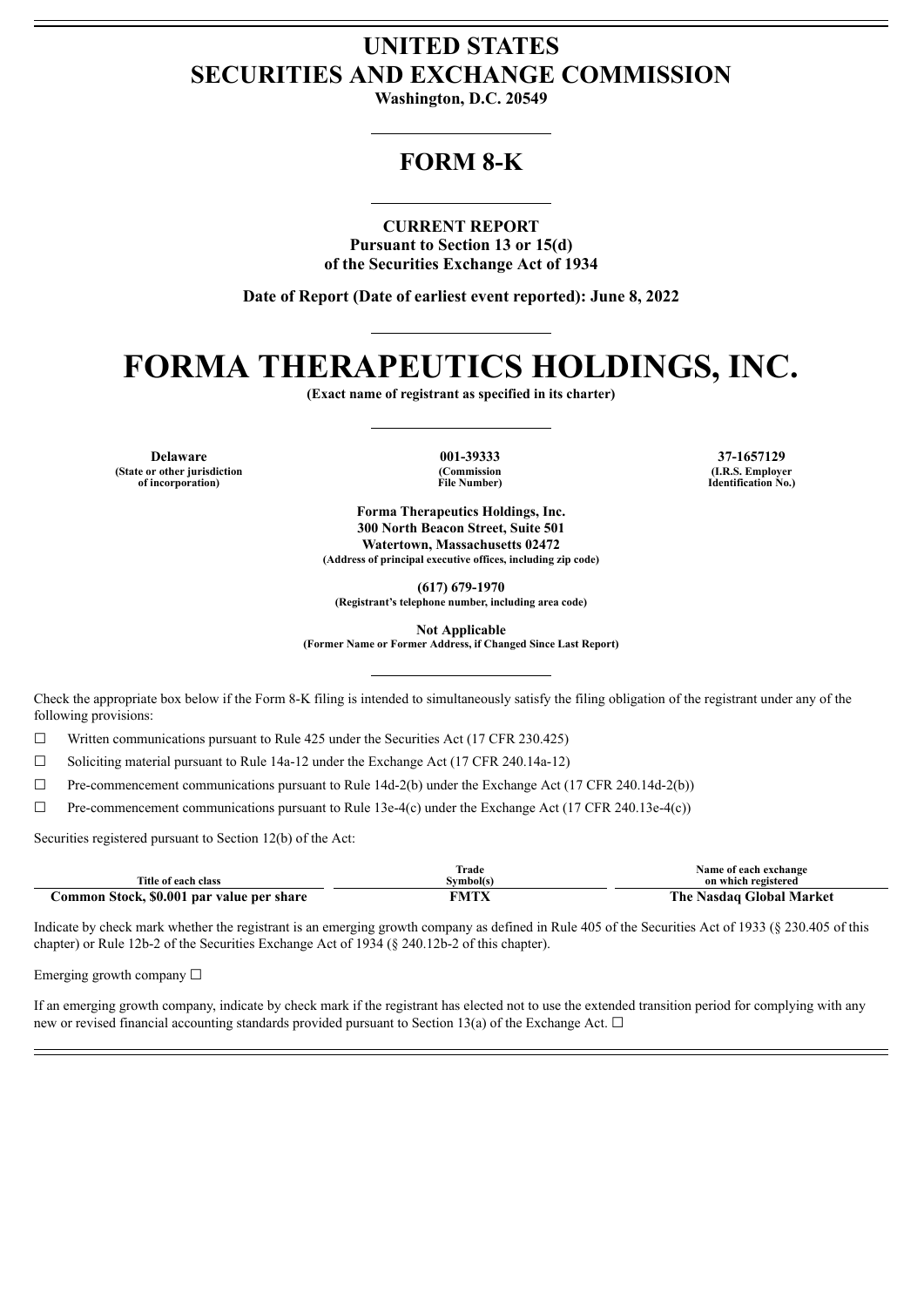#### **Item 5.07 Submission of Matters to a Vote of Security Holders**

Forma Therapeutics Holdings, Inc. (the "Company") held its Annual Meeting of Stockholders on June 8, 2022 (the "Annual Meeting"). At the Annual Meeting, the Company's stockholders considered and voted on the four proposals set forth below, each of which is described in greater detail in the Company's Proxy Statement, filed with the Securities and Exchange Commission on April 27, 2022. The final voting results are set forth below.

#### Proposal 1 – Election of Class II Director Nominees

The stockholders of the Company elected Peter Wirth, J.D. and Timothy P. Clackson, Ph.D. as Class II directors of the Company, for a three-year term ending at the annual meeting of stockholders to be held in 2025 and until their successors have been duly elected and qualified or until their earlier death, resignation or removal. The results of the stockholders' vote with respect to the election of the Class II directors were as follows:

| Name                       | <b>Votes</b><br>For  | <b>Votes</b><br>Withheld | <b>Broker</b><br><b>Non-Votes</b> |
|----------------------------|----------------------|--------------------------|-----------------------------------|
| Peter Wirth, J.D.          | 29.703.376 3.905.968 |                          | 2.026.775                         |
| Timothy P. Clackson, Ph.D. | 27,051,786 6,557,558 |                          | 2.026.775                         |

#### Proposal 2 – Ratification of Appointment of the Company's Independent Registered Public Accounting Firm

The stockholders of the Company ratified the selection of Ernst & Young LLP as the Company's independent registered public accounting firm for the fiscal year ending December 31, 2022. The results of the stockholders' vote with respect to such ratification were as follows:

| <b>Votes</b>  | Votes   |         |                                         |
|---------------|---------|---------|-----------------------------------------|
| For           | Against | Abstain | <b>Broker Non-Votes</b>                 |
| (22.0)<br>n r | 2,161   |         | NI/<br>$1$ Y/ $\boldsymbol{\varLambda}$ |

#### Proposal 3 – Non-binding Advisory Vote on the Compensation of Named Executive Officers

The stockholders of the Company approved, on a non-binding, advisory basis, the compensation of the Company's named executive officers as disclosed in the Proxy Statement. The results of the stockholders' vote with respect to the compensation of the named executive officers were as follows:

| <b>Votes</b><br>For | <b>Votes</b><br>Against     | Abstain | <b>Broker Non-Votes</b> |
|---------------------|-----------------------------|---------|-------------------------|
| 32,661,443          | 272<br>ے <i>ا</i> ر ۔ ۔ ۔ ' | 16,529  | 2,026,775               |

#### Proposal 4 – Non-binding Advisory Vote on the Preferred Frequency of Future Votes on Compensation of Named Executive Officers

The stockholders of the Company approved, on a non-binding, advisory basis, to set the frequency of future non-binding advisory votes on the compensation of the Company's named executive officers to every one year. The results of such vote were as follows:

| One<br>Year                              | Two<br>$ -$<br>rears) | Three<br>$ -$<br>Years | Abstain                | <b>Broker Non-Votes</b> |
|------------------------------------------|-----------------------|------------------------|------------------------|-------------------------|
| 50,600<br>$\mathcal{L}$<br>$\rightarrow$ | 2.11                  | , 304                  | $\sim$<br>220<br>9.226 | 775<br>2,026,7<br>ن ا   |

In light of such vote, the Company's Board of Directors has determined that the Company will hold future non-binding advisory votes on executive compensation on an annual basis until the next required vote on the frequency of stockholder votes on the compensation of the named executive officers.

1

No other matters were submitted to or voted on by the Company's stockholders at the Annual Meeting.